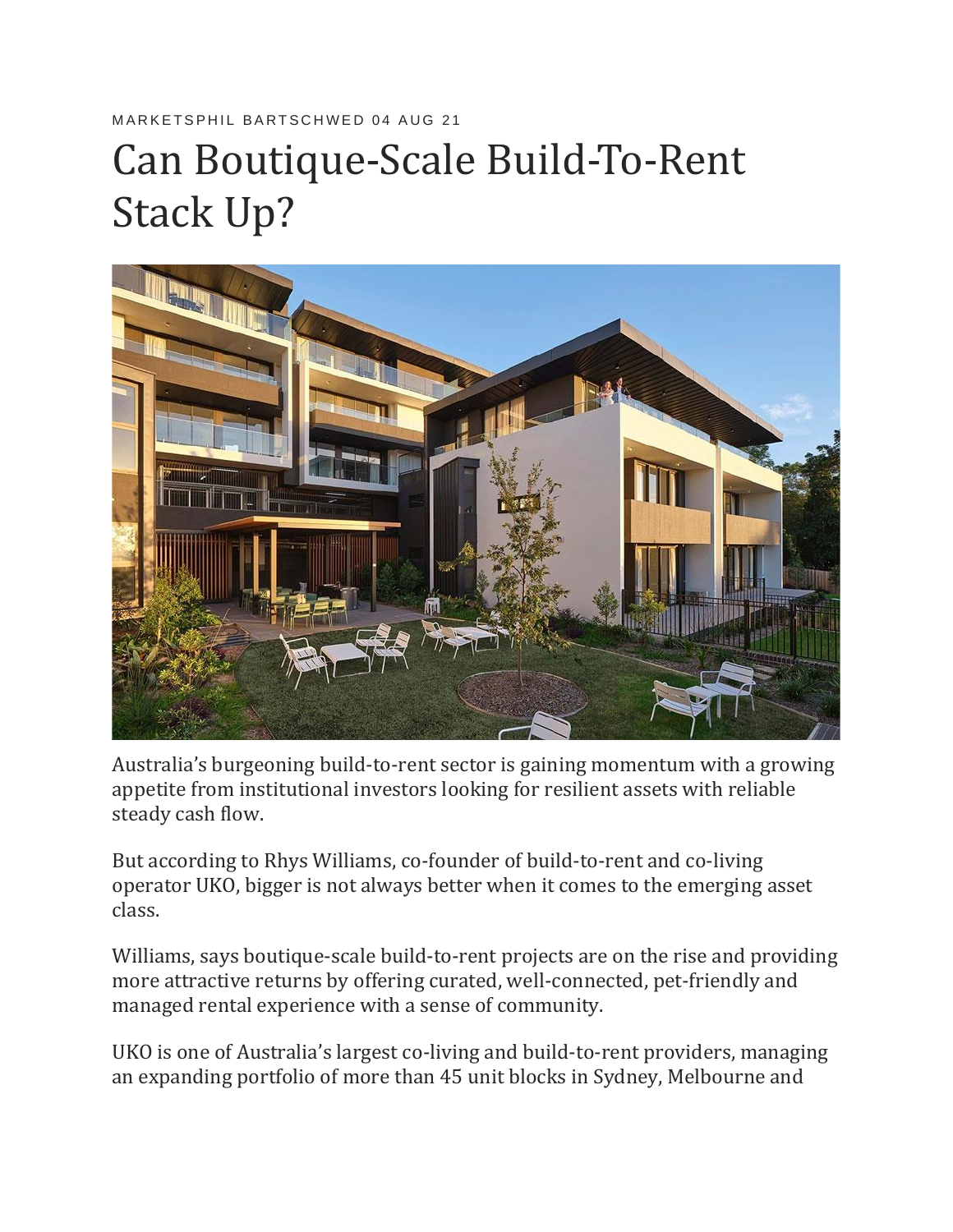Brisbane. Its properties all feature onsite managers it calls "community hosts" with a focus on activating communal areas.

"We come out of hotel and serviced apartment operations so we're very much trying to bring that hospitality focus to residential living," Williams said.

"Does it deliver a better outcome for renters and significantly enhance the returns for the landlord or the developer? The answer is a resounding yes.



▲ UKO's high-end boutique build-to-rent offering Botanic Top Ryde in Sydney's northwest.

Williams said UKO's preferred focus was on blocks of 40 to 150 units.

"We think that delivers a superior outcome for the customer...you can create this great community vibe and what really excites us is building genuine communities in our properties," he said.

"That's harder to generate in a block of 300 units or more where it's all scale driven."

Williams said UKO's high-end boutique build-to-rent offering Botanic Top Ryde in Sydney's northwest—a collection of 37 one, two and three-bedroom units developed by Sydney-based Sasco Developments—had leased-up within eight weeks of launch earlier this year.